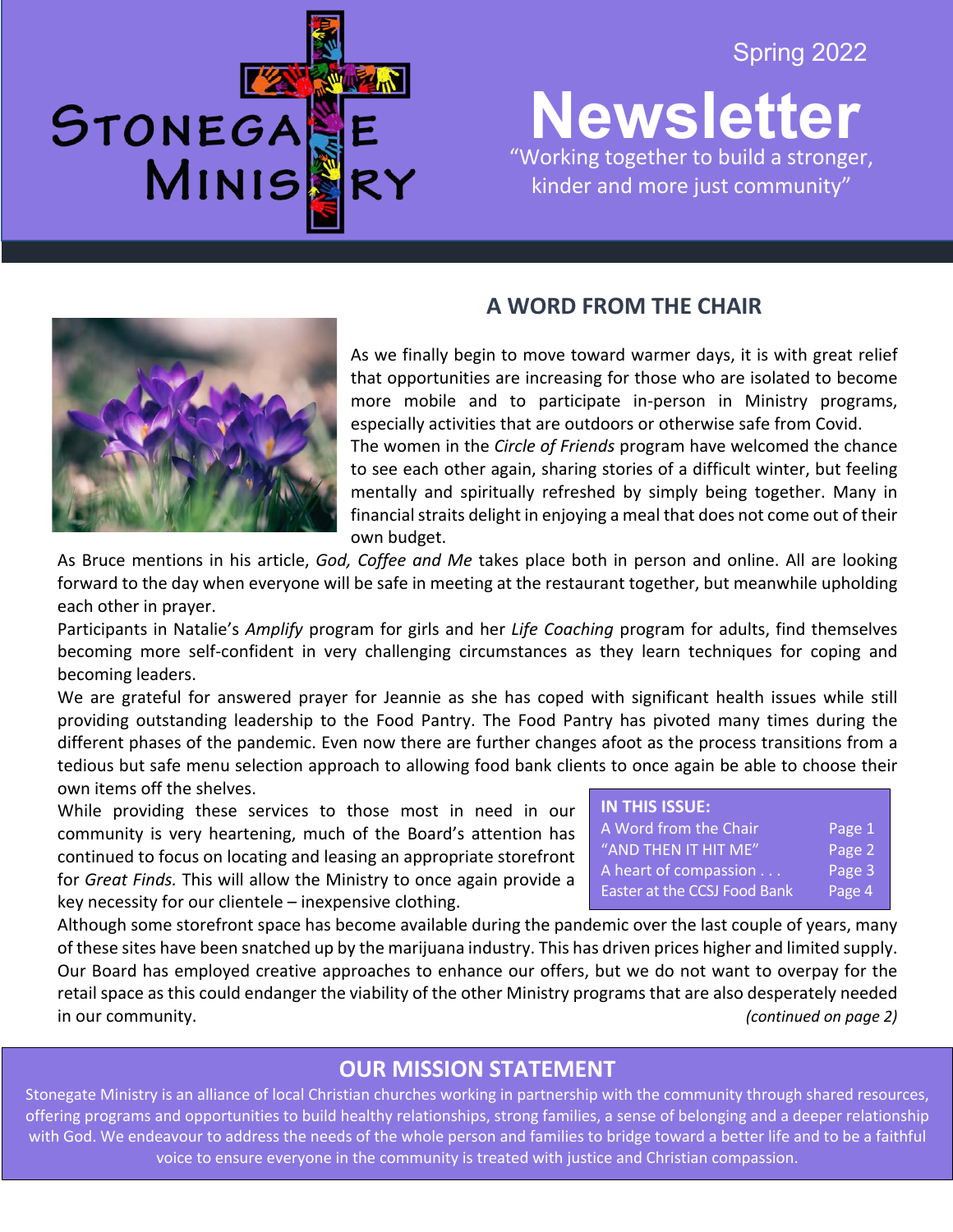

*(continued from page 1)* We continue to keep our eyes open for any opportunity, particularly in the Mimico area where *Great Finds* would be easily accessible for most of our clientele. We also would welcome any assistance from our supporters, certainly with your prayers, but also with alerts to available retail space opportunities.

Many thanks for your continued support – God bless!

Peter Patterson, Chair Stonegate Ministry Board

#### **"AND THEN IT HIT ME"**

When the request came for an update on the weekly coffee shop ministry known as *"God, Coffee and me?",* this familiar one-liner came to mind:

#### *"I was wondering why the ball kept getting bigger and bigger… and then it hit me."*

The ball that 'hit me' was how much better it would be if this article did not come from me but from those who faithfully join in each week around that coffee table. *THAT* would be an article worth reading. Oh well… hopefully next time. Watch this space.  $\odot$ 

Nonetheless, here are a few comments shared over the last while that *HAVE* hit me. In fact, they are a great encouragement to Stonegate Ministry to *'keep on keeping on'*:



*"Being here helps me appreciate I'm not alone. I came as a stranger, but now I have new friends". "I sensed a real need to understand my faith. Though raised in the Church, I knew so little about Jesus. This really helps me appreciate what Jesus is all about".*

*"I've had some big questions about God, to say the least. For whatever reason, I couldn't ask anyone about them in my church. But around that coffee table, I feel we can just ask anything without being judged. It feels safe to be honest here".*

*"I'd had some harmful experiences with churches in the past and vowed never to go to one again. What a surprise it was to discover that around that coffee table I was actually IN church! I really love it".*

Other folks have shared how that little gathering has often been a support team, just at the right time, be it through illness or loss.

The pandemic has made it challenging. A few of our friends remain understandably reluctant to come to *Nimman's Thai Restaurant* for the 'in person' gathering on Tuesdays at 2:45pm. We are so happy to be able



to offer the same study gathering 'online' each Tuesday as well, from 11 a.m. to noon. A final note: there is always a spare chair at that table. It looks like it has your name on it. Come and enjoy a coffee (or a ginger tea) on us; make a friend or two; walk through the gospel together. Perhaps something surprisingly meaningful will hit you too.

Bruce Smith, on assignment to Stonegate Ministry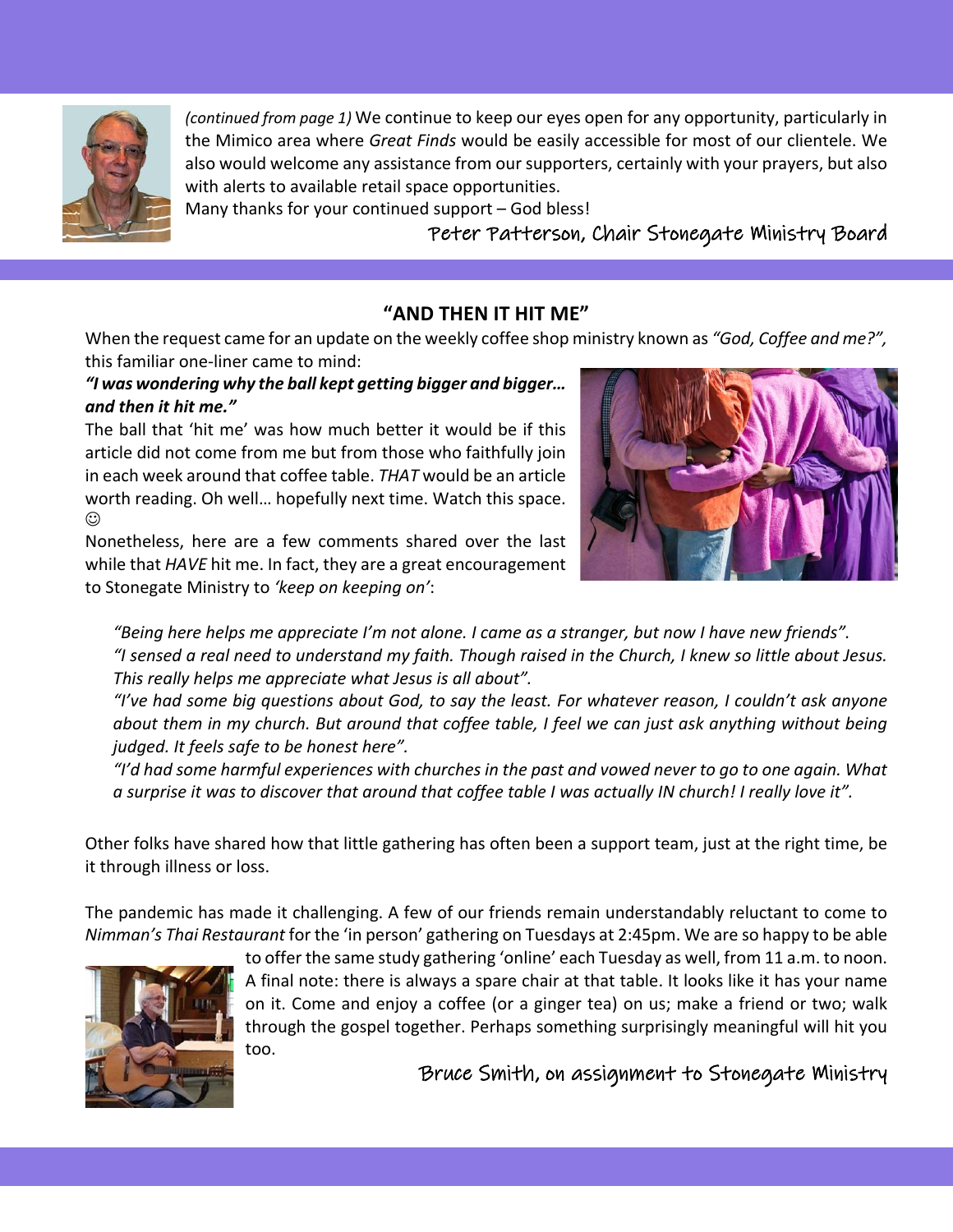#### *"…put on a heart of compassion, kindness, humility, gentleness and patience." Colossians 3:12*



*Compassion: "Sympathetic consciousness of others' distress together with a desire to alleviate it (Merriam Webster, 1828"*

How does one gauge one's impact in this life? How do we really know that we have made a difference? A cohesive answer would be a definite challenge for our world today, mainly because there are so many different needs, so few responses to those needs, and not enough connection to those who are in need.

In the above definition of compassion, my attention is focussed on the phrase *'consciousness of others'*. Seeing the tell-tale signs of how we are impacting our community just takes a little effort to look more closely and to connect consciously with those whom we 'love'. That's how I found my answer.

I saw it through the smile of an elderly lady coming back in person for a *Circle of Friends* meeting as we embraced with a warm hug, prepared for a time sharing a meal, good conversation and an entertaining activity. The room is filled with smiles, laughs and the occasional sigh of relief as these ladies can once again immerse themselves in this moment of fellowship, friendship, understanding and community that brings healing, restoration, and joy to their lives.

I saw it through the tears of a client participating in our *Life Coaching* program as they poured out their frustrations and were offered helpful life tips to restore balance and strengthen their confidence and tenacity for their journey in life. In their own words,

*"I want to thank you so much for all your help and time." … " I really enjoyed meeting with you, getting to know you, and learning more about myself" … "I want to thank you for your time and all the wisdom you've poured into my life".* 

As I got closer to each person, I was not only able to see the needs on the surface, but I began to be conscious of a deeper need that is so easily overlooked in our world today. *"You remember my name! I love that!"* they said with a great big smile as they set their appointment for the upcoming food bank day, and before going into their weekly update on their grandkids and the family.

Our world tends to forget that we are *all people who desire connection* with each other. Many times, those in need become just another number, just another case, just another person. Stonegate Ministry has shown me time and time again that we can create opportunities to change this in our world, to have an impact in our community by becoming a part of *their* story of life. This simple expression reminds me that a *heart of compassion is awareness of others.* 

The goal for this season's programs at Stonegate Ministry is to **embody the mission of compassion towards our community.** Whether it is spending Friday afternoons interacting and helping young girls stand strong in their individuality and teaching them how to share it using the tools of media during our *Amplified* program; or walking

through the Lord's Prayer again to help strengthen and encourage each other in our faith as we desire to use this fresh understanding to intercede for others through the power of prayer. How does one gauge one's impact in this life? I have learned that it is by actually **taking an active part in the lives of others.** You can contact us via email **NatalieS@stonegateministry.ca** Instagram: @Stonegateministry or Facebook: @Stonegateministry. I would love to hear from you.



Natalie Sharpe, Director of Ministry Programs